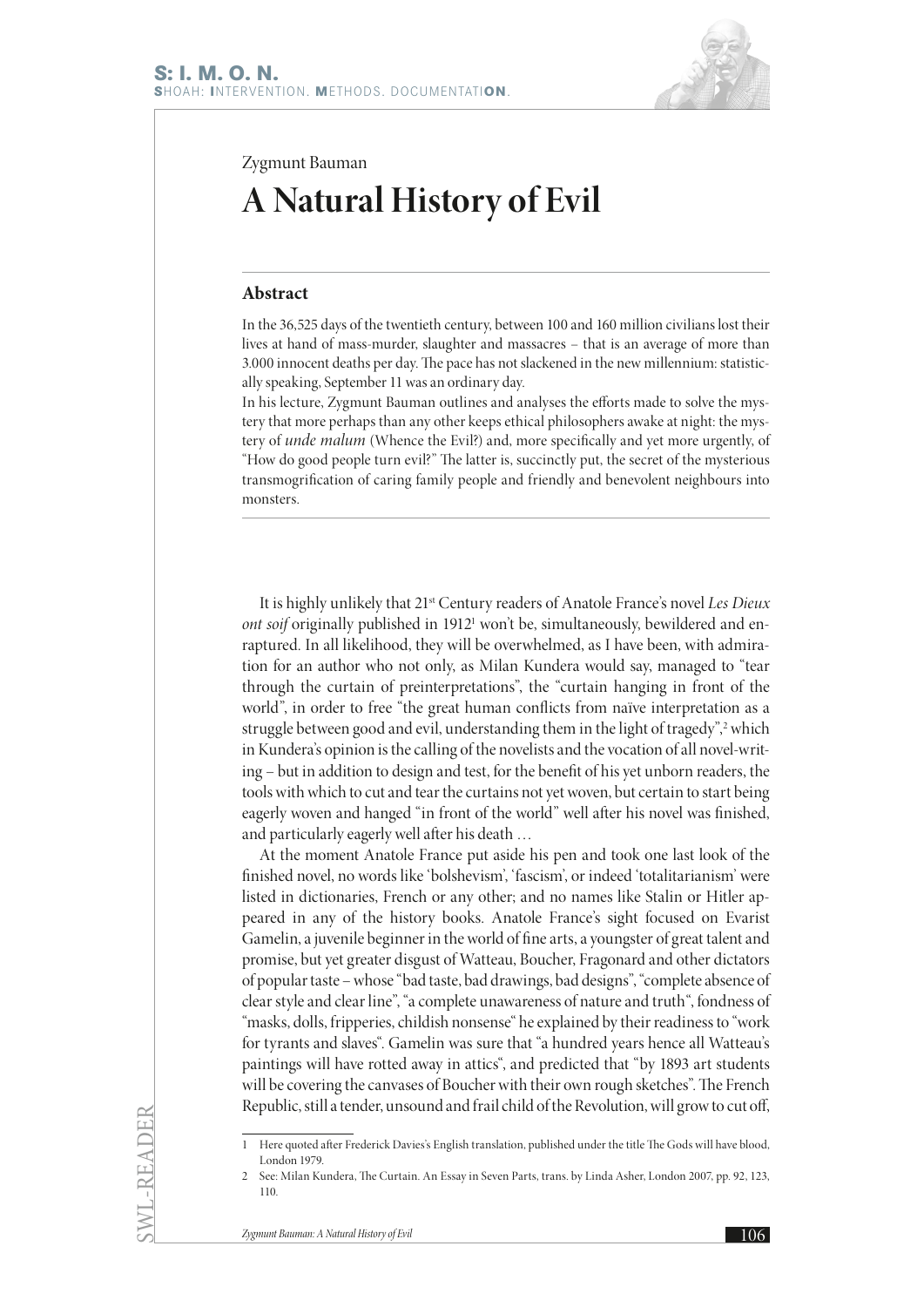one after another, the many heads of the hydra of tyranny and slavery, including this one. There is no mercy for the conspirators against the Republic, as there is no liberty for the enemies of liberty, nor tolerance for the enemies of tolerance. To the doubts voiced by his incredulous mother, Gamelin would respond without hesitation: "We must put our trust in Robespierre; he is incorruptible. Above all, we must trust in Marat. He is the one who really loves the people, who realises their true interests and serves them. He was always the first to unmask the traitors and frustrate plots." In one of his few and far between authorial interventions, France explains the thoughts and deeds of his hero and his hero's likes as "serene fanaticism" of "little men, who had demolished the throne itself and turned upside down the old order of things". On his own way from the youth of a Romanian fascist to the adulthood of French philosopher, Emile Cioran<sup>3</sup> summed up the lot of youngsters of the era of Robespierre and Marat, and Stalin and Hitler alike: "Bad luck is their lot. It is they who voice the doctrine of intolerance and it is they who put that doctrine into practice. It is they who are thirsty – for blood, tumult, barbarity." Well, all the youngsters? And only the youngsters? And in eras of Robespierre or Stalin only?

For Kant, respect and goodwill for others is an imperative of reason; which means that if a human being, a creature endowed by God or Nature with reason, ponders on Kant's reasoning, she or he will surely recognise and accept the categorical character of that imperative and will adopt it as a precept of her or his conduct. In its essence, the categorical imperative in question boils down to the commandment of treating others as you would wish to be treated by them; in other words, to another version of the biblical injunction to love your neighbour as yourself – only in the Kantian case grounded on an elaborate and refined series of logical arguments, and thus invoking the authority of human reason able to judge what needs and cannot but be, instead to the will of God deciding what be ought.

In such a translation from the sacred to secular language something of the commandment's persuasive powers has been however lost. The will of God, that unashamed 'decisionist', can bestow apodictic, unquestionable power on the presumption of the essential, preordained and inescapable symmetry of inter-human relations, a presumption indispensable for both the sacred and the secular version; whereas reason would have a lot of trouble with demonstrating that presumption's veracity. The assertion of the symmetry of inter-human relations belongs, after all, in the universe of beliefs, taken-for-granteds and stipulations (and may be therefore accepted on the ground of 'if would be better, if … ', or of 'we owe obedience to God's will'); but it has no room in the universe of empirically testable knowledge – that domain, or rather the natural habitat, of reason. Whether the advocates of the legislative powers of reason refer to the reason's infallibility in its search for truth (for 'how things indeed are and cannot but be'), or to the reason's utilitarian merits (that is, its ability to separate realistic, feasible and plausible intentions from mere daydreaming), they will find it difficult to argue convincingly the reality of symmetry, and yet more difficult to prove the usefulness of practising it.

The problem is the paucity, to say the least, of experiential evidence supporting the debated presumption, whereas reason rests its claim to the last word in contention on its resolution to ground its judgements precisely in that kind of evidence, while dismissing validity of all other grounds. Another, yet closely related problem, is the profusion of contrary evidence: namely, that when promoting the effectiveness of human undertakings and humans' dexterity in reaching their objectives, reason

<sup>3</sup> See: Emile Cioran, Précis de decomposition, Gallimard 1949, 3.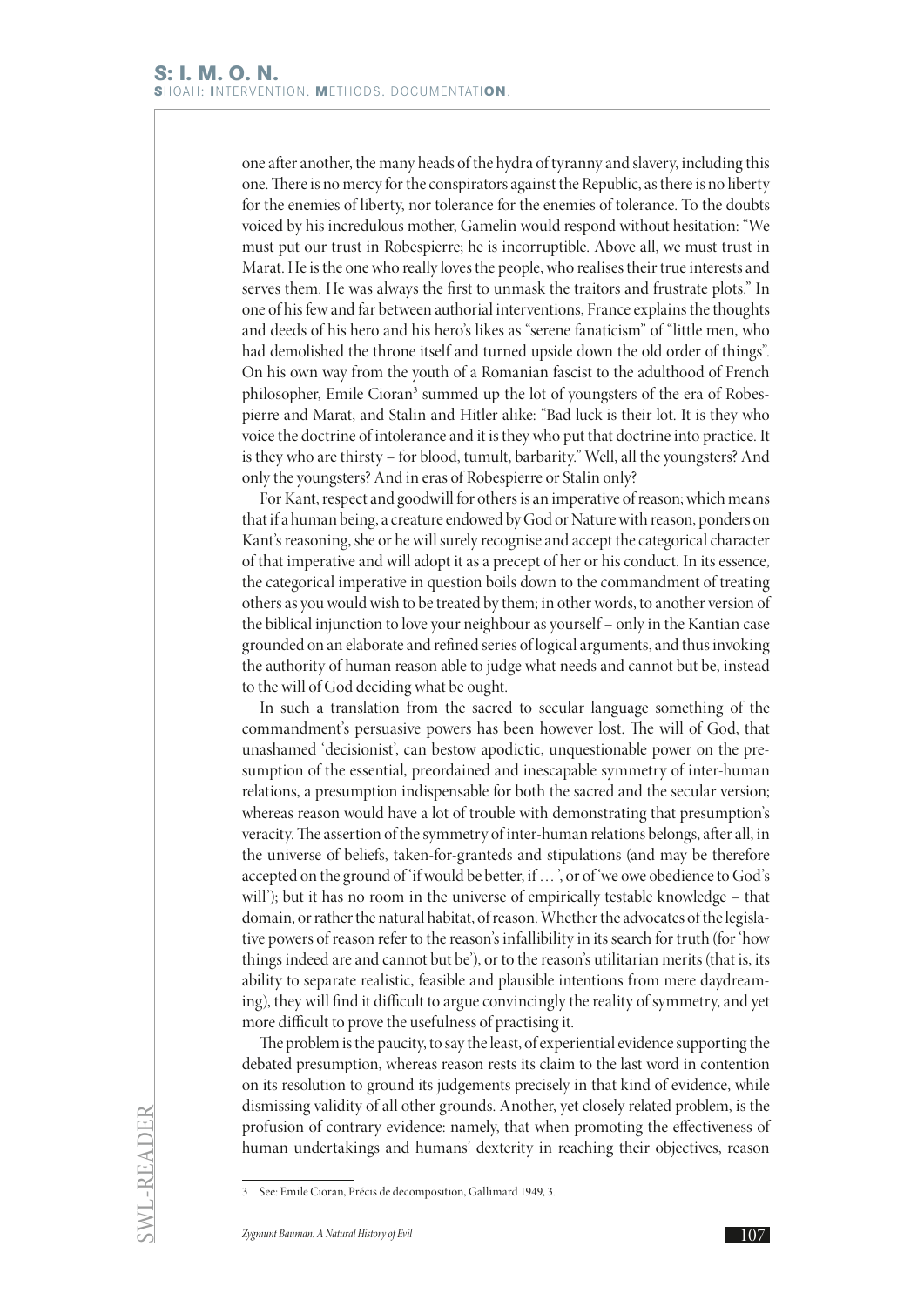focuses on liberating its carriers from constraints imposed on their choices by symmetry, mutuality, reversibility of actions and obligations; in other words, on creating situations in which the carriers of reason may quietly strike off the list of factors relevant to their choices the apprehension that the course of action they take may rebound on them – or, to put it brutally yet more to the point, that evil may boomerang on the evildoers. Contrary to Kant's hope, common reason seems to be deploying most of its time and energy in the service of disarming and incapacitating the demands and pressures of the allegedly categorical imperative. According to the precepts of reason, the most reasonable, worthy of attention and commendable principles of action are those of pre-empting or abolishing the symmetry between the actors and the objects of their actions; or at least such stratagems that once deployed reduce to minimum the chances of reciprocation. Whatever 'stands to reason', all too often flatly refuses to 'stand to demands of morality'. At any rate, it looses none of its reasonability when failing a moral test.

Reason is a service station of power. It is, first and foremost, a factory of might *(Macht, pouvoir)*, defined as the subject's capacity of reaching objectives despite the resistance – whether of the inert matter or of the subjects pursuing different aims. 'To be mighty' means, in other words, the ability to overcome the inertia of recalcitrant object of action or to ignore the ambitions of other *dramatis personae* (to wit, to enjoy the sole subjectivity and the sole effective intentionality in the multi-actor drama, and so to reduce the other subjects to the status of the objects of action or its neutral backdrop). By its very nature, might and power are a-symmetrical (one is tempted to say: in the same way in which nature stands no void, power stands no symmetry). Power does not unify and does not level up (or down) the differences; power divides and opposes. Power is sworn enemy and suppressor of symmetry, reciprocity and mutuality. Power's might consists in its potency to manipulate probabilities, differentiate possibilities as well as potentialities and chances: all that through sealing-up the resulting divisions and immunising inequalities of distribution against dissent and appellations of those at the receiving end of the operation.

In the nutshell: power and the might to act, the production and the servicing of which are calling of reason, equals an explicit rejection or ignoring in practice of the presumption which renders Kant's imperative categorical. As vividly and poignantly expressed by Friedrich Nietzsche: *What is good?* All that enhances the feeling of power *… What is bad?* All that proceeds from weakness … The weak and the botched shall perish: first principle of our humanity. And they ought even be helped to perish. *What is more harmful than any vice?* – Practical sympathy with all the botched and weak …4

"I know joy in destruction" – Nietzsche admitted – proudly. "I am therewith destroyer par excellence."<sup>5</sup> Several generations of other 'destroyers par excellence', armed with the weapons adequate to making the words flesh (and more to the point, to make the words kill the flesh), who worked hard to make Nietzsche's vision reality, could draw inspiration – and many among them did. They would find the absolution for their intention in Nietzsche's exhortation to help the weak and the botched to perish. As Zarathustra, Nietzsche's authorised spokesman and plenipotentiary, puts it: "My greatest danger always lay in indulgence and sufferance; and all humankind wants to be indulged and suffered."6 Verdicts of Nature can be tinkered with only at

SWL-READER

<sup>4</sup> The Antichrist, trans. by Anthony M. Ludovici, London 2000, 4.

<sup>5</sup> Ecce Homo, trans. by R. J. Hollingdale, London 1979, 97.

<sup>6</sup> Friedrich Nietzsche, Thus spoke Zarathustra, trans. by R. J. Hollingdale, London 2003, 204.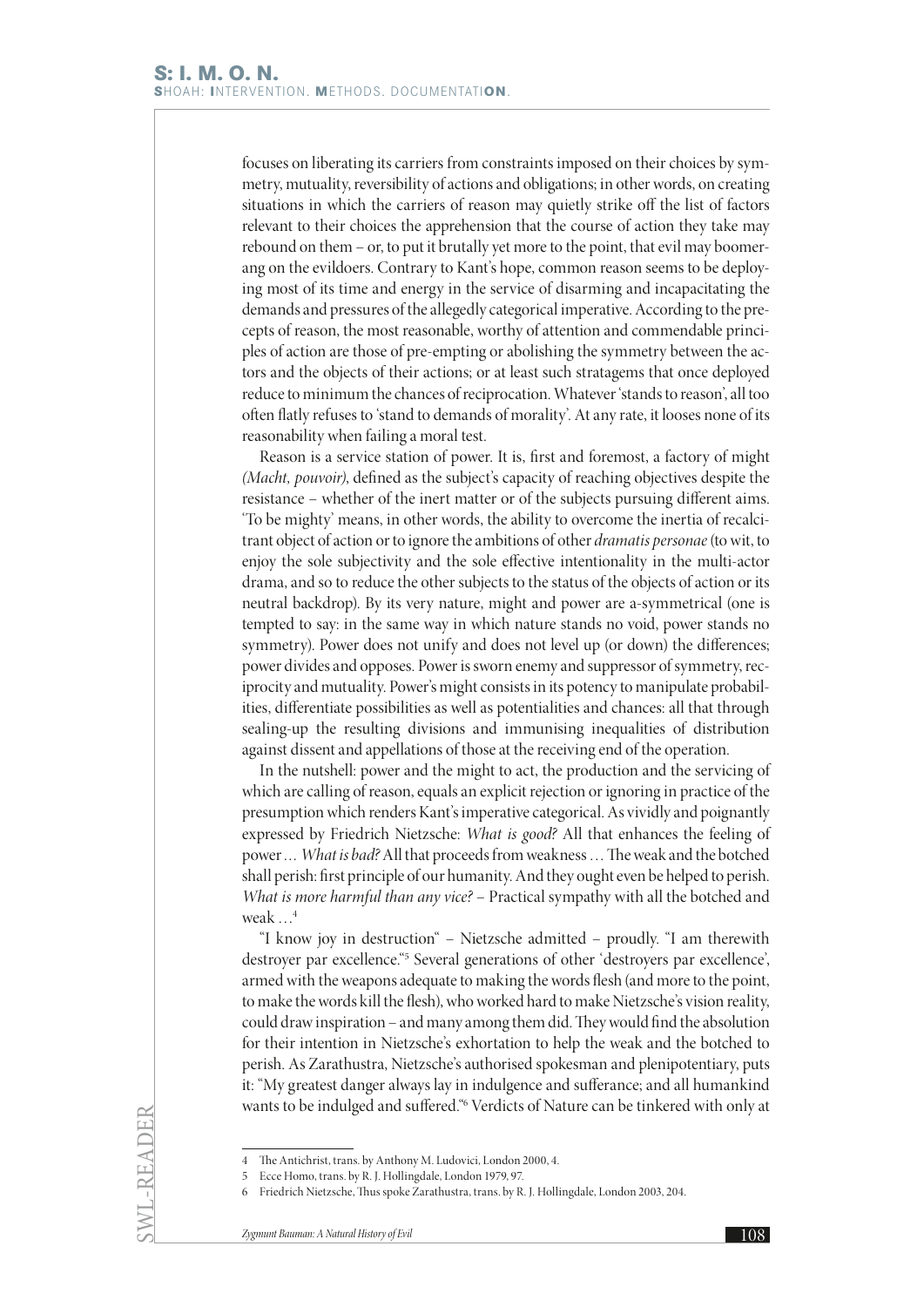the tinkerers' peril and ruin. To avoid ruin, humans must be freed: the high and mighty from pity, compassion, (unjustly) guilty conscience and (uncalled for) scruples – and the vulgar and lowly from hope.

\*\*\*

The efforts to crack one mystery that more perhaps than any other keeps ethical philosophers awake at night, namely the mystery of unde malum (whence the evil?), and more specifically and yet more urgently of "how good people turn evil"7 (or, more to the point, the secret of the mysterious transmogrification of caring family people, and friendly and benevolent neighbours, into monsters) – were triggered and given the first powerful push by the rising tide of the 20<sup>th</sup> century totalitarianism, set in feverish motion by the Holocaust revelations, and accelerated yet further by the growing evidence of the ever more evident likeness between the post-Holocaust world's and a mine-field, of which one knows that an explosion must sooner or later occur, yet no one knows when and where. Just how shocking that evidence is and how urgent are measures needed do be undertaken in response, show for instance the calculations made by the psychologist Robert J. Sternberg: in the 36,525 days of the twentieth century, 100 million to 160 millions civilians lost their lives in massacres – that is an average of more than 3,000 innocent deaths per day, and the pace has not slackened in the new millennium. "Statistically speaking", Sternberg concludes, "September 11 was an ordinary day" … It takes a lot of evildoers to murder 3,000 civilians in a day. How much it takes to murder 100–160 millions?

From their start, the efforts to crack the aforementioned mystery followed three different tracks; in all probability, they will continue to follow all three of them for a long time to come, as none of the three trajectories seem to possess a final station at which the explorers could rest satisfied that the intended destination of their journey has been reached. The purpose of their exploration is after all the catching in the net of reason the kind of phenomena which Günther Anders described as 'over-liminal' *(überschwellige)*: phenomena that cannot be grasped and intellectually assimilated because they outgrow the size of any of the sensual/conceptual nets, sharing thereby the fate of their apparent opposite, 'subliminal' *(unterschwellige)* phenomena – tiny enough and fast moving enough to escape even the most dense of nets, and to vanish before they could be caught and send over to reason for intelligent recycling.

The first track (through which Jonathan Littell<sup>8</sup> seemed most recently to proceed, with but few, and less than principal, qualifications) leads to the sounding and fathoming of psychical peculiarities (or psychical sediments of biographical peculiarities), discovered or hypothesised among the individuals known to have committed cruel acts or caught in the act red-handed, and assumed therefore to surpass the average individuals in their inclination and eagerness to commit atrocities when tempted or commanded. That track was laid yet before the monstrous human deeds of the post-Holocaust era revealed the full awesomeness of the problem's potential scale. It was started by Theodore Adorno's highly influential and memorable *Authoritarian Personality* study, promoting the idea of, so to speak, the self-selection of the

SWL-READER

<sup>7</sup> The subtitle of Philip Zimbardo's The Lucifer Effect, London 2009.

<sup>8</sup> Jonathan Littell, Les Bienveillantes, Paris 2006; the edition referred to here now and thereafter is Charlotte Mandel's English translation The Kindly Ones, London 2009. The original French title, similarly to the title given to the German translation (Die Wohlgesinnten), seems to convey the intended interpretation better than its English translation. A title like The Well-wishers, or better still The Benevolent, would be much more faithful to the original intention.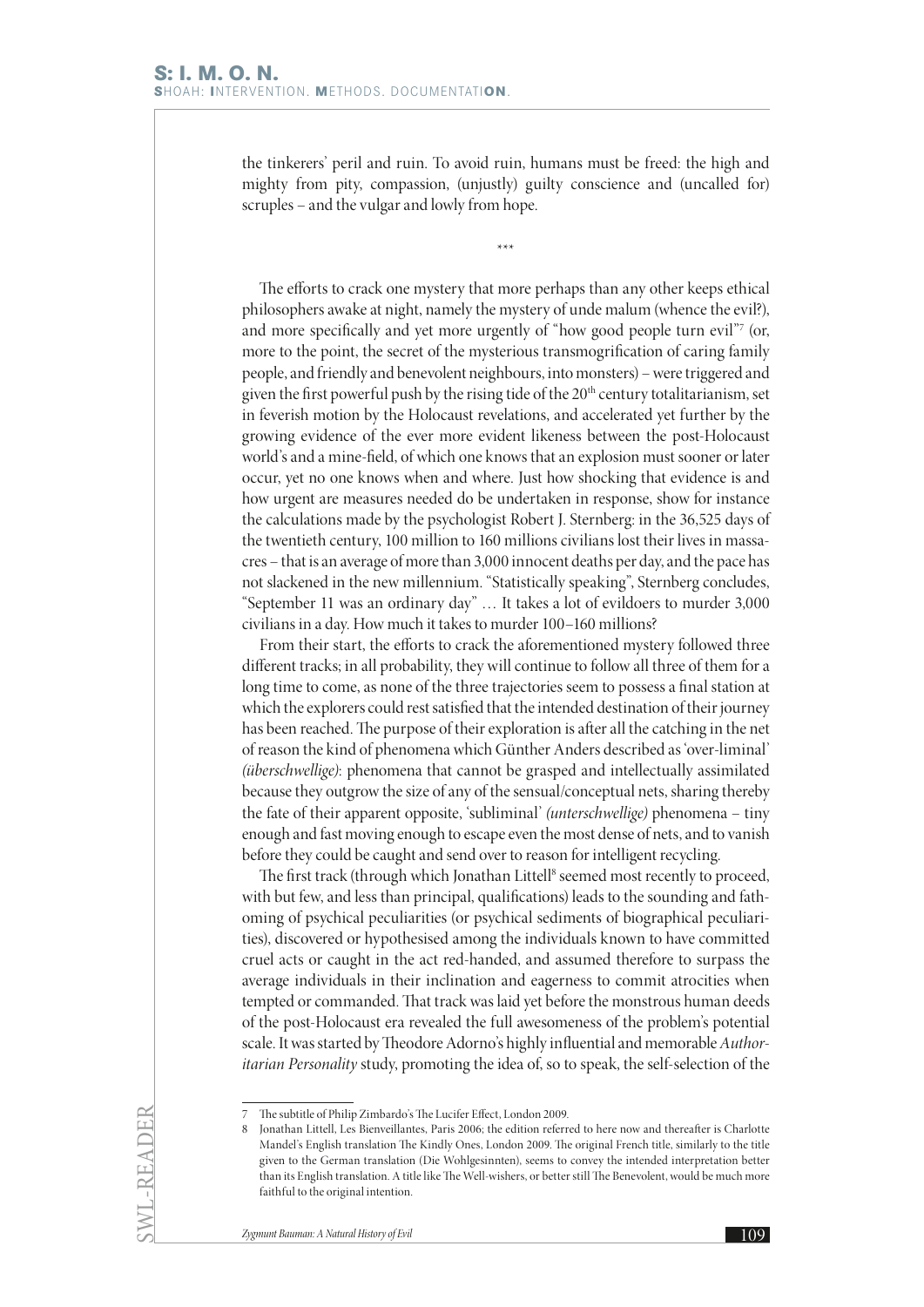evildoers – and suggesting that the self-selection in question was determined by natural rather than nurtured predispositions of individual character.

Another, perhaps the widest and most massively trodden track was laid along the line of behavioural conditioning: it led to the investigation of the types of social placement, or the situations, that prompted individuals – 'normal' under 'ordinary' or most common circumstances – to join in the perpetration of evil deeds; or, to express the same in another fashion, conditions that awoke evil predispositions which under different conditions would remain fast asleep. For scholars who followed this track, it was the society of a certain type, not the certain types of individual features, that ought to be put on the defendant bench. For instance, Siegfried Kracauer or Hans Speier sought in the unstoppably multiplying ranks of the *Angestellte* the source of the foul moral atmosphere favouring recruitment to the army of evil. That malodorous, indeed morally poisonous atmosphere was to be shortly afterwards ascribed by Hannah Arendt to the 'proto-totalitarian' predispositions of the bourgeois, or to philistinism and vulgarity of classes forcibly re-forged into masses (and following the principle of *Erst kommt das Fressen, dann kommt die Moral*, as Bertolt Brecht succinctly put it).

Hannah Arendt, arguably the most prominent spokesperson for this way of thinking sharply and uncompromisingly opposing the reduction of social phenomena to individual psyche, observed that the true genius among the Nazi seducers was Himmler, who – neither descending from the *bohème* as Goebbels did, nor being a sexual pervert as Streicher, adventurer as Goering, fanatic as Hitler or madman as Rosenberg – "organized the masses into a system of total domination" – thanks to his (correct!) assumption that in their decisive majority men are not vampires or sadists, but job holders and family providers.9 Where to that observation ultimately led her, we could learn from the *Eichmann in Jerusalem* book. The most widely quoted among Arendt's conclusions was the succinct verdict of the banality of evil. What Arendt meant when pronouncing that verdict, was that monstrosities do not need monsters, outrages do not need outrageous characters, and that the trouble with Eichmann lied precisely in the fact that according to the assessments of supreme luminaries of psychology and psychiatry he (alongside so many of his companions in crime) was not a monster nor a sadist, but outrageously, terribly, frighteningly 'normal'. Littel would at least partly follow that Arendt's conclusion in his insistence that Eichmann was anything but a "faceless, soulless robot". Among the most recent studies following that line, *The Lucifer Effect* of Philip Zimbardo, published in 2007, is a blood-curdling and nerve-racking study of a bunch of good, ordinary, likeable and popular American lads and lasses who turned into monsters once they had been transported to a sort of a 'nowhere place', to the faraway country of Iraq, and put in charge of prisoners charged with ill intentions and suspected to belong to an inferior brand of humans, or being possibly somewhat less than human.

How safe and comfortable, cosy and friendly the world would feel if it were monsters and monsters alone who perpetrated monstrous deeds. Against monsters we are fairly well protected, and so we may rest assured that we are insured against the evil deeds that monsters are capable of and threaten to perpetrate. We have psychologists to spot psychopaths and sociopaths, we have sociologists to tell us where they are likely to propagate and congregate, we have judges to condemn them to confinement and isolation, and police or psychiatrists to make sure they stay there. Alas, the good, ordinary, likeable American lads and lasses were neither monsters nor per-

<sup>9</sup> See Hannah Arendt, The Origins of Totalitarianism, London 1986, 338.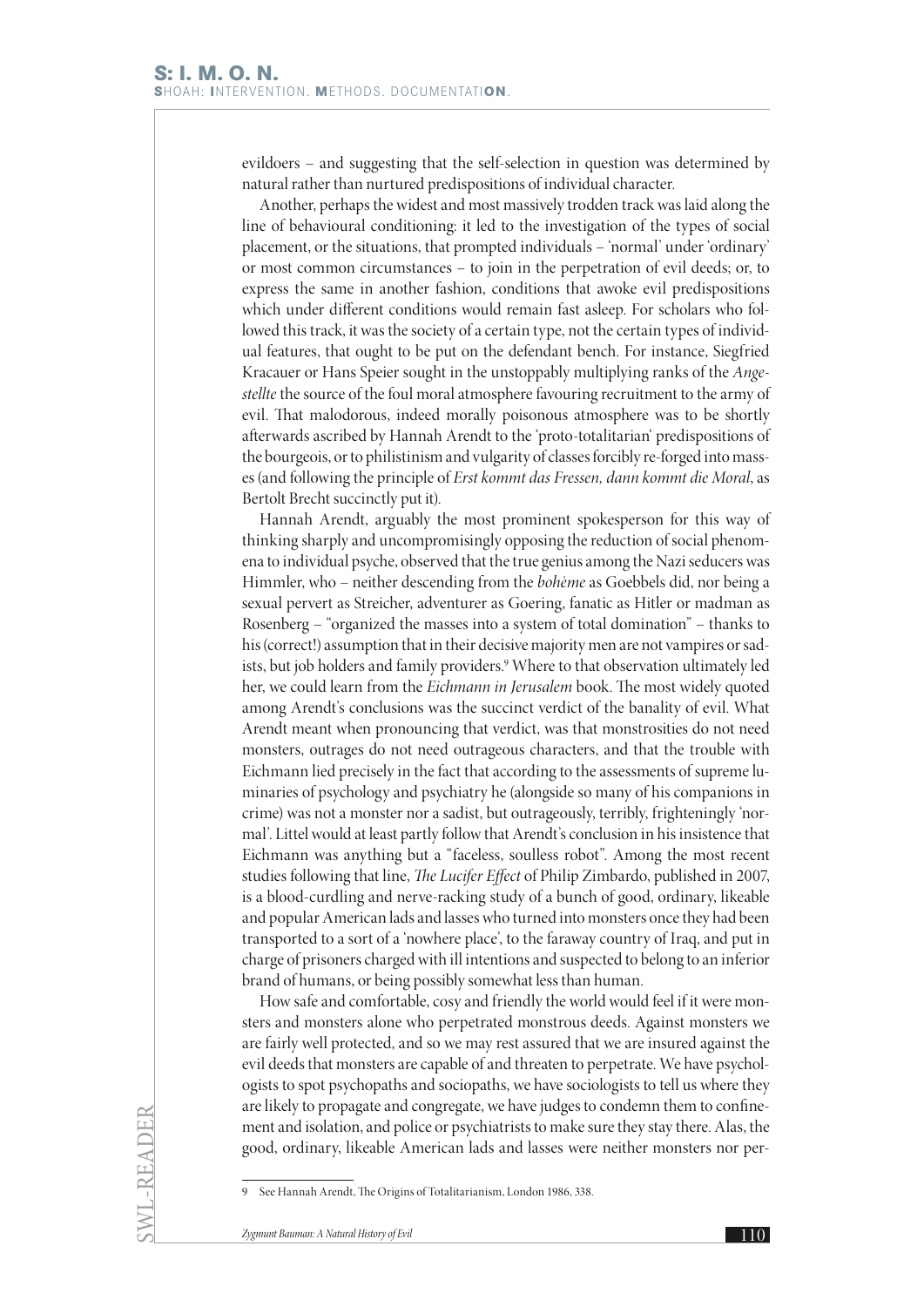verts. Were they not assigned to lord over the inmates of *Abu Ghraib*, we would never know (surmise, guess, imagine, fantasise) the horrifying things they were capable of contriving. It wouldn't occur to any of us that the smiling girl at the counter might, once on overseas assignment, excel at devising ever more clever and fanciful, as well as wicked and perverse tricks – to harass, molest, torture and humiliate her wards. In her and her companions' hometowns, their neighbours refuse to believe to this very day that those charming lads and lasses they have known since their childhood are the same folks as the monsters in the snapshots of the *Abu Ghraib* torture chambers. But they are.

In the conclusion of his psychological study of Chip Frederick, the suspected leader and guide of the torturers' pack, Philip Zimbardo had to say that there is absolutely nothing in his record that I was able to uncover that would predict that Chip Frederick would engage in any form of abusive, sadistic behaviour. On the contrary, there is much in his record to suggest that had he not been forced to work and live in such an abnormal situation, he might have been the military's All-American poster soldier on its recruitment ads.

Indeed, Chip Frederick would have passed with flying colours any imaginable psychological test, as well as the most thorough scrutiny of behavioural record routinely applied in selecting candidates for the most responsible and morally sensitive services, like those of the official, uniformed guardians of law and order. In the case of Chip Frederick and his closest and most notorious companion, Lyndie England, you might still insist (even if counterfactually) that they had acted on command and had been forced to engage in atrocities they detested and abhorred – meek sheep rather than predatory wolves. The sole charge against them you might then approve would be that of cowardice or exaggerated respect for their superiors; at the utmost, the charge of having too easily, without as much as a murmur of protest, abandoned the moral principles which guided them in their 'ordinary' life at home. But what about those at the top of bureaucratic ladder? Those who gave commands, forced obedience and punished the disobedient? Those people, surely, must have been monsters?

The inquiry into the *Abu Ghraib* outrage never reached the top echelons of the American military command; for the top, command-issuing people to be brought to trial and tried for war crimes, they would first need to find themselves on the defeated side in the war they waged – which they did not … But Adolf Eichmann, presiding over the tools and procedures of the 'final solution' of the 'Jewish problem' and giving orders to their operators, was on the side of the defeated, had been captured by victors and brought to their courts. There was an occasion, therefore, to submit the 'monster hypothesis' to a most careful, indeed meticulous scrutiny – and by the most distinguished members of the psychological and psychiatric professions. The final conclusion drawn from that most thorough and reliable research was anything but ambiguous. Here it is, as conveyed by Hannah Arendt: Half a dozen psychiatrists had certified him as 'normal' – "More normal, at any rate, than I am after examining him", one of them was said to have exclaimed, while another had found that his whole psychological outlook, his attitude towards wife and children, mother and father, brothers, sisters and friends was 'not only normal but most desirable'. The trouble with Eichmann was precisely that so many were like him, and that the many were neither perverted nor sadistic, that they were, and still are, terribly and terrifyingly normal. From the viewpoint of our legal institutions and our moral standards of judgement, this normality was much more terrifying than all the atrocities put together.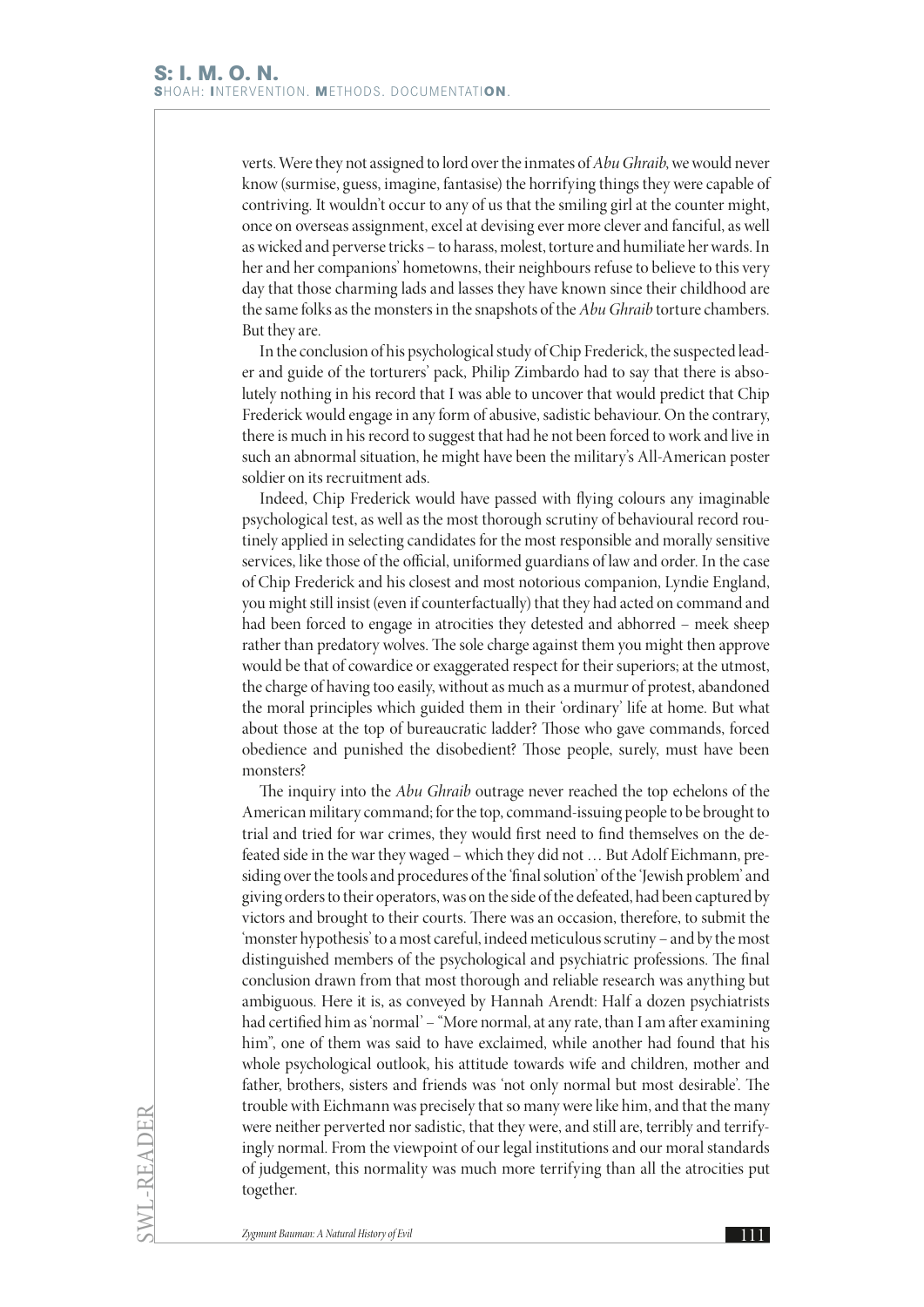It must indeed have been most terrifying of findings: if not ogres, but normal people (I am tempted to add: 'guys like you and me'), commit atrocities and are capable of acting in a perverted and sadistic way, then all the sieves we have invented and put in place to strain out the carriers of inhumanity from the rest of human species are either botched in execution or misconceived from the start – and most certainly ineffective. And so we are, to cut a long story short, un-protected (one is tempted to add: 'defenceless against our shared morbid capacity'). Employing their ingenuity to the utmost and trying as hard as they could to 'civilise' human manners and the patterns of human togetherness, our ancestors, and also those of us who've followed their line of thought and action, are so to speak barking up a wrong tree …

Reading *The Kindly Ones* attentively, one can unpack a covert critique of the common, and endorsed by Arendt's herself, interpretation of *The Banality of Evil* thesis: namely, that supposition that the evildoer Eichmann was an "un-thinking man". From Littel's portraiture, Eichmann emerges as anything but an un-thinking follower of orders or a slave to his own base passions. "He was certainly not an enemy of mankind described in Nuremberg", "nor was he an incarnation of banal evil", he was on the contrary "a very talented bureaucrat, extremely competent at his functions, with a certain stature and a considerable sense of personal initiative".<sup>10</sup> As a manager, Eichmann would be most certainly a pride of any reputable European firm (one could add: including the companies with Jewish owners or top executives). Littel's narrator, Dr. Aue, insists that in many personal encounters he had with Eichmann he never noticed any trace of a personal prejudice, let alone a passionate hatred of the Jews whom he saw as no more though not less either than the objects which his office demanded to be duly processed. Whether at home or in his job, Eichmann was consistently the same person. The kind of person he was, for instance, when together with his SS mates he performed two of Brahms' quartets: "Eichmann played calmly, methodically, his eyes riveted to the score; he didn't make any mistakes."11

If Eichmann was 'normal', then no one is a priori exempt from suspicion. None of our dazzlingly normal friends and acquaintances; and neither are we. Chip Fredericks and Adolf Eichmanns walk in our streets in full view, queue like us at the same shops' checkouts, fill cinemas and football grandstands, travel on trains and city buses or stick next to us in the traffic jams. They might live next door, or even sit at our dining table. All of them, given propitious circumstances, might do what Chip Frederick or Adolf Eichmann did. And what about me?! Since so many people can potentially commit acts of humanity, I might easily by chance, by a mere caprice of fate, become one of their victims. They can do it – this is what I already know. But is not it so that equally easily it may be I myself who become one of them': just another 'ordinary human' who can do to other humans what they have done …

John M. Steiner<sup>12</sup> used metaphorically the notion of a 'sleeper', drawn from the terminology of spy networks, to denote as yet undisclosed personal inclination to commit acts of violence, or person's vulnerability to a temptation to join in such acts – some odious potential that may be hypothetically present in particular individuals while remaining for a long time invisible; an inclination that can (is bound to?) surface, or vulnerability that may be revealed, only under some particularly propitious conditions: presumably once the forces that hitherto repressed it and kept under cover are abruptly weakened or removed. Ervin Staub moved one (gigantic) step fur-

<sup>10</sup> The Kindly Ones, 569-70.

<sup>11</sup> The Kindly Ones, 565.

<sup>12</sup> John Steiner, The SS Yesterday and Today: A Sociopsychological View, in: Joel E. Dinsdale (ed.), Survivors, Victims and Perpetrators, Washington 1980, 431.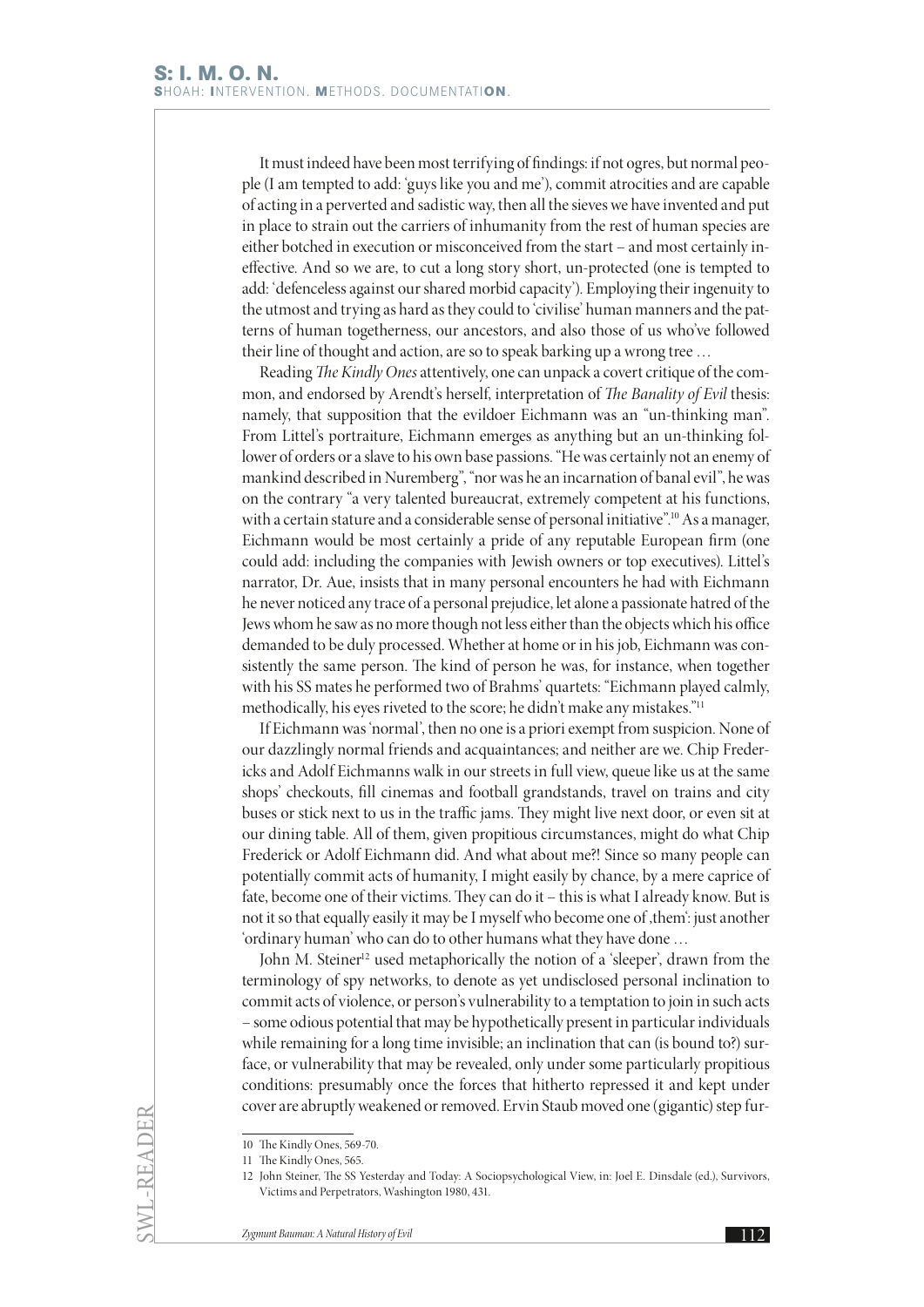ther, deleting both references to 'particularity' in Steiner's proposition and hypothesising the presence of malevolent 'sleepers' in most, perhaps all humans: "Evil … committed by ordinary people is the norm, not an exception." Is he right? We don't know and will never know, at least never know for sure, as there is no way to prove or disprove that guess empirically. Possibilities are not unlike chicken: they can be reliably, definitely counted only after they have been hatched.

What do we know for sure? The ease (as Zimbardo himself found in his earlier experiments conducted at Stanford University with students randomly selected to play the role of 'prison guards' towards fellow students, also randomly cast in the role of prisoners) "with which sadistic behaviour could be elicited in individuals who were not ,sadistic types".<sup>13</sup> Or, as Stanley Milgram found in his Yale experiments with again randomly chosen people who were asked to inflict on other humans a series of what they were made to believe were painful electrical shocks of escalating magnitude: that 'obedience to authority', any authority, regardless of the nature of the commands that authority may give, is a "deeply ingrained behaviour tendency" even if the subjects find the actions they are told to perform repugnant and revolting.14 If you add to that factor such well-nigh universal sediments of socialization as the attributes of loyalty, sense of duty and discipline, "men are led to kill with little difficulty". It is easy, in other words, to prod/push/seduce/entice non-evil people to commit evil things.

Christopher R. Browning investigated the twisted yet invariably gory itinerary of men belonging to the German Reserve Police Battalion 101, assigned to the police from among conscripts unfit for front-line duty, and eventually delegated to participate in the mass murder of Jews in Poland.<sup>15</sup> Those people, who had never been known to commit violent, let alone murderous acts before, and gave no ground to suspicion of being capable of committing them, were ready (not a hundred per cent of them, but a considerable majority) to comply with the command to murder: to shoot point blank men and women, old people and children unarmed and obviously innocent since not charged with any crime, and none of whom nestling the slightest intention to harm them or their comrades-in-arms. What Browning found, however (and published under the telling-it-all title of *Ordinary Men*), was that just about ten to twenty per cent of the conscripted policemen proved to be 'refusers and evaders', who asked to be excused from carrying out the orders, that there was also a ,nucleus of increasingly enthusiastic killers who volunteered for the firing squads and 'Jew hunts'", but that a by far the largest group of conscript policemen performed placidly the role of murderers and ghetto clearers when assigned to it, though not seeking opportunities to kill on their own initiative. The most striking aspect of that finding was in my view the amazing similarity of Browning's statistical distribution of zealots, abstainers and impassioned 'neither-nors', to that of the reactions to the authoritatively endorsed commands by the subjects of Zimbardo's and Milgram's experiments. In all three cases, some people ordered to commit cruelty were only too eager to jump to the occasion and give vent to their evil drives; some – roughly of the same number – refused to do evil whatever the circumstances and whatever the consequences of their abstention; whereas an extensive 'middle ground' was filled by people who were indifferent, lukewarm and not particularly engaged or strongly com-

SWL-READER

<sup>13</sup> See Craig Haney/Curtis Banks/Philip Zimbardo, Interpersonal Dynamics in a Simulated Prison, in: International Journal of Criminology and Penology 1973, 69-97.

<sup>14</sup> For full discussion, see Zygmunt Bauman, Modernity and the Holocaust, London 1989, chap. 6.

<sup>15</sup> See Christopher R. Browning, Ordinary Men: Reserve Police Battalion 101 and the Final Solution in Poland, London 2001.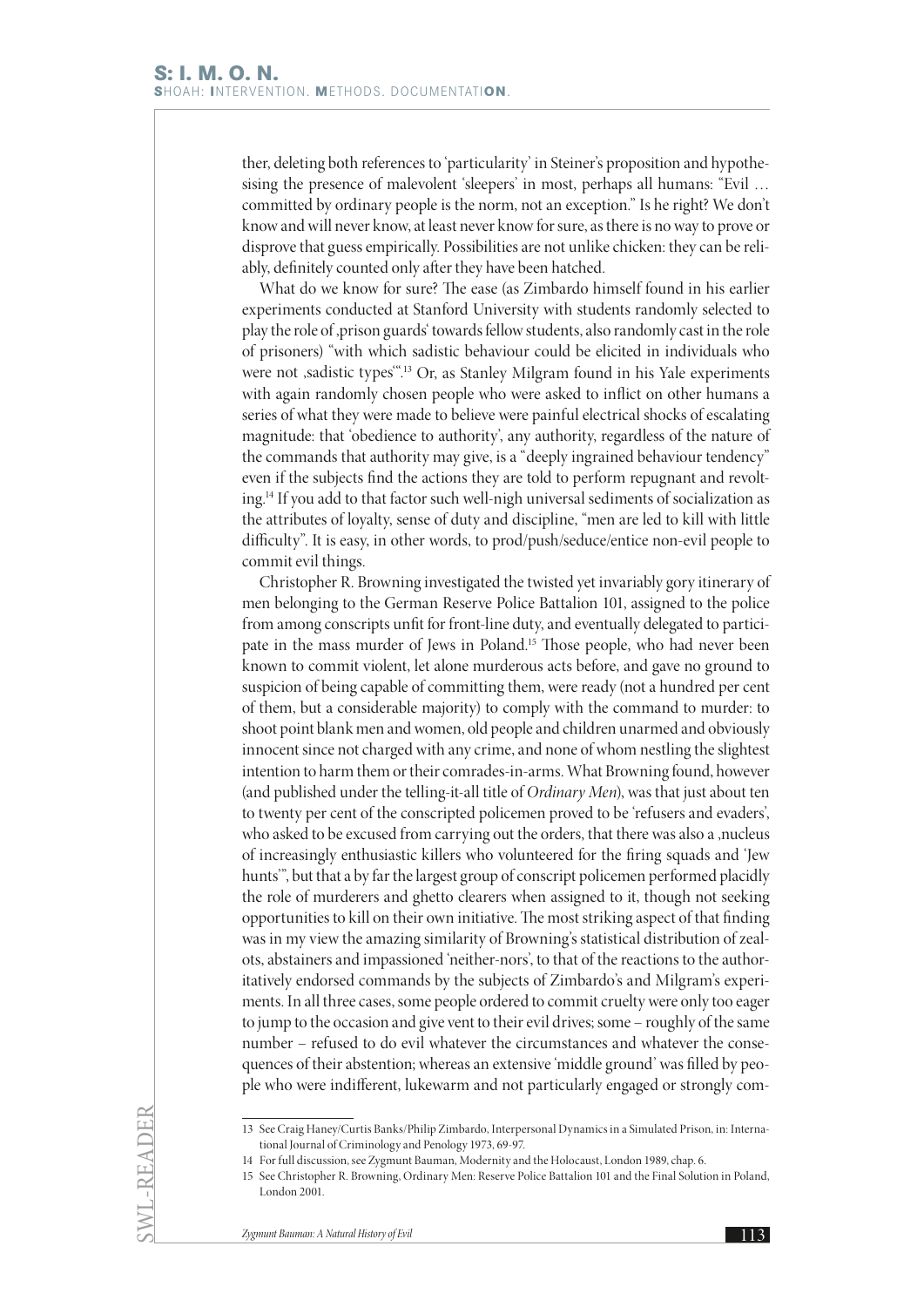mitted to one or another side of the attitudinal spectrum, avoiding taking any stand, whether for morality or against it – and preferring instead to follow the line of least resistance and do whatever prudence dictated them, whereas unconcern allowed, to do.

In other words, in all three cases (as well as in innumerable other specimens of the extensive set of studies of which these three investigations have been acclaimed as the most spectacular and illuminating examples), the distribution of the probabilities that the command to do evil will be obeyed or resisted has followed the standard known in statistics as the Gaussian curve (sometimes called the Gaussian bell, Gaussian distribution, or Gaussian function) – believed to be the graph of the most common and prototypical, to wit 'normal', distribution of probabilities. We read in Wikipedia that what the notion of the Gaussian curve refers to is the tendency of results to 'cluster around a mean or average'. 'The graph of the associated probability density function is bell-shaped, with a peak at the mean.' We also read that 'by the central limit theorem, any variable that is the sum of a large number of independent factors is likely to be normally distributed.'

As the probabilities of various behavioural responses by people exposed to the pressure to do evil show a clear tendency to take the form of a Gaussian curve, we can risk the supposition that, in their case as well, the results were compounded by the mutual interference of a large number of independent factors: commands descending from on high, instinctual or deeply entrenched respect for or fear of authority, loyalty reinforced by the consideration of duty and by drilled discipline were some of them – but not necessarily the only ones.

The possible silver lining under this uniformly dark cloud is that it seems plausible (just plausible …) that under conditions of liquid modernity, marked by the loosening or dissipation of bureaucratic hierarchies of authority as well as by the multiplication of sites from which competitive recommendations are voiced (the two factors responsible for rising illegibility and diminishing audibility of those voices), other – more individual, idiosyncratic and personal factors, for instance personal characters, may play an increasingly important role on the choice of responses. Humanity of humans may gain if they did.

And yet, our shared experience thus far offers few if any reasons to be optimistic. As Winfried George Sebald (in his 1999 *Luftkrieg und Literatur*, published in the English translation by Anthea Bell under the title *On the Natural History of Destruction*) suggests, "we are unable to learn from the misfortunes we bring on ourselves" and "we are incorrigible and will continue along the beaten tracks that bear some slight relation to the old road network". Bent as we all are, by nature or training, on seeking and finding the shortest way to the aims we pursue and believe to be worth pursuing, 'misfortunes' (and particularly misfortunes suffered by others) do not seem an excessively high price to pay for shortening the way, cutting the costs and magnifying the effects.

Sebald quotes, after Alexander Kluge's *Unheimlichkeit der Zeit*, an interview conducted by a German journalist Kunzert with the U.S. Eight Army Air Force Brigadier Frederick L. Anderson. Pressed by Kunzert to explain whether there was a way to prevent/avoid the destruction of Halberstadt, his home town, by American carpet bombing, Anderson responded that the bomb were, after all, "expensive items". "In practice, they couldn't have been dropped over mountains or open country after so much labour had gone into making them at home" (Sebald, p. 65). Anderson, uncommonly frank, hit the nail on its head; it was not the need to do something about Halberstadt that decided the use of the bombs, but the need to do something with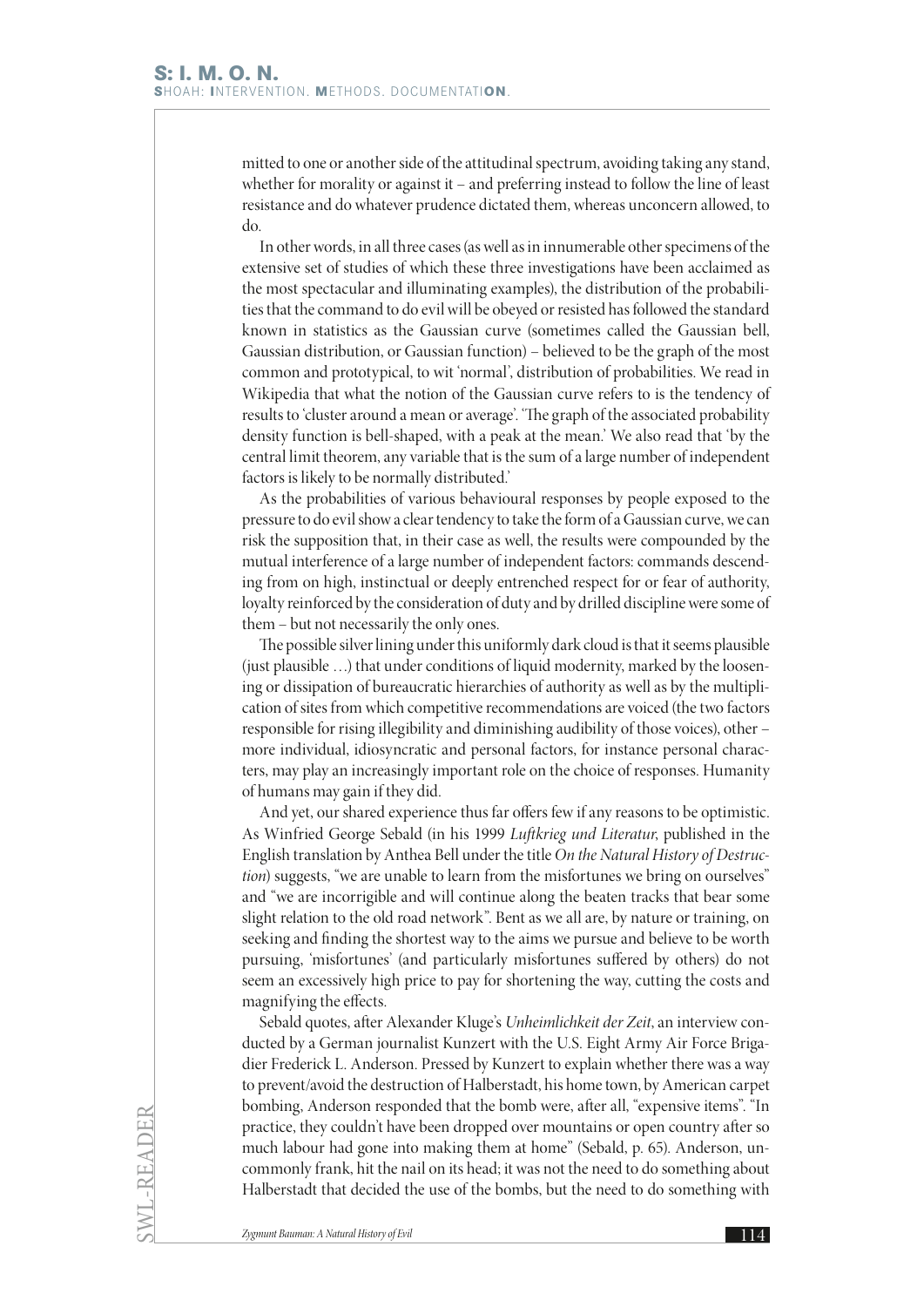the bombs that decided the fate of Halberstadt. Halberstadt was but a "collateral casualty" (to update the language of the military) of the bomb factories' success. As Sebald explains, "once the *matériel* was manufactured, simply letting the aircraft and their valuable freight stand idle on the airfields of eastern England ran counter to any healthy economic instinct" (p. 18). That "economic instinct" could perhaps have had the first, but most certainly had the last word in the debate about the propriety and usefulness of Sir Arthur 'Bomber' Harris strategy; the destruction of German cities went into its full and unstoppable swing well after the spring of 1944, when it had already dawned on the policy makers and the military order-givers that contrary to the officially proclaimed objective of the air campaign and its protracted, determined, lavish, zealous, pull-no-punches execution, "the morale of the German population was obviously unbroken, while industrial production was impaired only marginally at best, and the end of the war had not come a day closer". By the time that discovery and disclosure was made, the *matériel* in question had been already manufactured and filled the warehouses to capacity; letting it lie idle would indeed "counter any healthy economic instinct", or, to put it simply, would make no "economic sense" (by A.J.P. Taylor's estimate, as quoted by Max Hastings in his 1979 study Bomber Command, 349, the servicing of the bombing campaign engaged and "swallowed up" after all one-third of the total British war-servicing production).

We have sketched so far and compared two tracks along which the search for an answer to the *unde malum* has in recent times proceeded. There is, however, a third track as well, which due to the universality and extemporality of the factors it invokes and deploys in the pursuit of understanding deserves to be called anthropological; a factor that with the passage of time seems to rise in stature and promise, just as the other two sketched above near the exhaustion of their cognitive potential. We could intuit the direction of that third track in Sebald's study; it has been however laid out already before, in Günther Anders' seminal yet for a few decades overlooked or neglected study of the *Nagasaki Syndrome* phenomenon,<sup>16</sup> charged by Anders with a fully and truly apocalyptic potential of 'globocide'. *Nagasaki Syndrome,* as Anders suggested, means that "what has been done once, can be repeated over again, with ever weaker reservations"; with each successive case, more and more "matter-offactly, casually, with little deliberation or motive". "Repetition of outrage is not just possible, but probable – as the chance to win the battle for its prevention gets smaller, while that of losing it rises."

\*\*\*

The decision to despatch atomic bombs on Hiroshima on 6 August 1945 and three days later on Nagasaki was officially explained, *ex post facto*, by the need to bring forward the capitulation of Japan in order to save uncounted numbers of American lives which most certainly would be lost were the American army to invade the Japanese archipelago. The jury of history is still in sitting, but the official version of the motive, justifying the meanness and villainy of the means by reference to the grandiosity and nobility of the goals, has been recently cast in doubt by American historians examining the newly de-classified information about the circumstances in which the decision was considered, taken and implemented, which allows to question the official version also on factual, and not only moral grounds. As the

<sup>16</sup> See Günther Anders, Wir Eichmannsöhne (1964, 1988), here quoted after French translation Nous, fils d'Eichmann, Paris 2003, 47.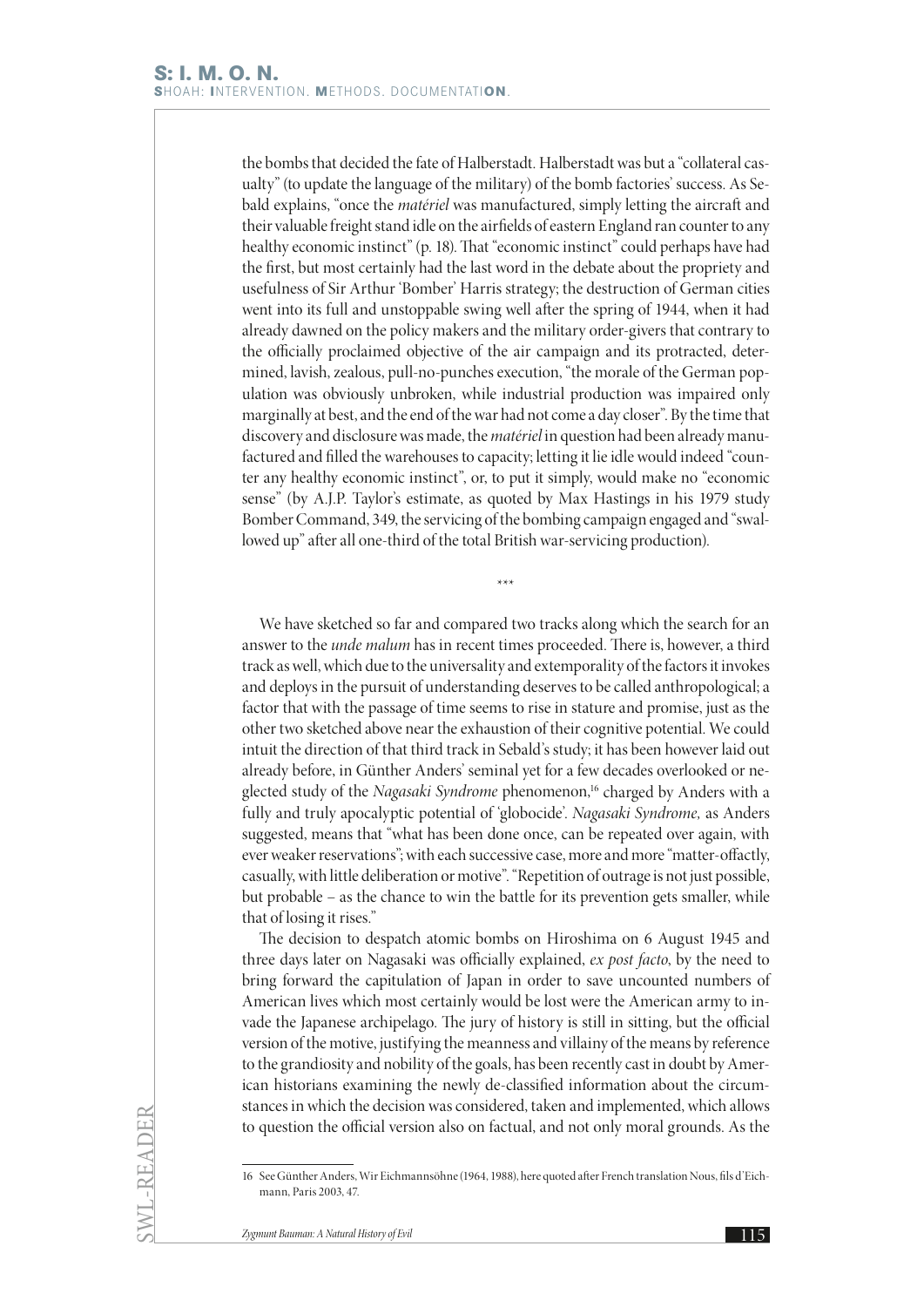critics of the official version aver, rulers of Japan were ready to capitulate a month or so before the first atom bomb was dropped – and just two steps would cause them to lay down arms: Truman's consent to the Soviet Army joining the war with Japan, and the commitments of the allies to keep Mikado on his throne after Japan's surrender. Truman, however, procrastinated. He waited for the results of the test set to be conducted in Alamogordo in New Mexico, where final touches were about to be put on the performance of first atomic bombs. The news of the results did arrive, to Potsdam, on 17 July: the test was not just successful: the impact of explosion eclipsed the boldest of expectations … Resenting the idea of consigning an exorbitantly expensive technology to waste, Truman started playing for time. The genuine stake of his procrastination could be easily deduced from the triumphant presidential address published in the New York Times on the day following the destruction of a hundred thousand lives in Hiroshima: "We made the most audacious scientific bet in history, a bet of two billion dollars – and won." One just couldn't waste two billion dollars, could one? If the original objective has been reached before the product had a chance of being used, one had to promptly find another aim that would preserve or restore to the expenditure its "economic sense" …

On 16 March 1945, when Nazi Germany was already on its knees and the speedy end of war was no longer in doubt, Arthur 'Bomber' Harris sent 225 Lancaster bombers and eleven Mosquito fighter planes ordered to discharge 289 ton of explosives and 573 ton of incendiary substances on Würzburg, a middle-size town of 107 thousands residents, rich in history and art treasures while poor in industry. Between 9:20 and 9:37 p.m. about five thousand inhabitants (of whom 66 per cent were women and 14 per cent children) were killed, whereas 21 thousand living houses were set on fire: only six thousand residents found roof over their heads once the planes left. Hermann Knell,<sup>17</sup> who calculated above figures following a scrupulous scrutiny of archives, asks why a town devoid of all and any strategic significance (that opinion being confirmed, even if in a round-about way, by omitting all and any mention of that town's name in the official History of RAF, meticulously listing all, even the most minute, strategic accomplishments of air forces) had been selected for destruction. Having examined and disqualified one by one all conceivable alternative causes, Knell was left with the sole sensible answer to his question: that Arthur Harris and Carl Spaatz (the commander of the US Air Force in Great Britain and Italy) found themselves at the beginning of 1945 short of targets.

The bombing progressed as planned without consideration of the changed military situation. The destruction of German cities continued until the end of April. Seemingly once the military machine was moving it could not be stopped. It had a life of its own. There was now all the equipment and soldiers on hand. It must have been that aspect that made Harris decide to have Würzburg attacked …

But why Würzburg of all places? Purely for reasons of convenience. As previous reconnaissance sorties have shown, "the city could be easily located with the electronic aids available at the time". And the city was sufficiently distanced from the advancing allied troops to reduce the threat of another case of 'friendly fire' (i.e., dropping the bombs on own troops). In other words, the town was "an easy and riskless target". This was Würzburg's inadvertent and unwitting fault, a kind of fault for which no 'target' would ever be pardoned once "the military machine was mov $ing$ "...

<sup>17</sup> See Hermann Knell, To Destroy a City: Strategic Bombing and Its Human Consequences in World War II, London 2003 – particularly pp. 25 and 330-331.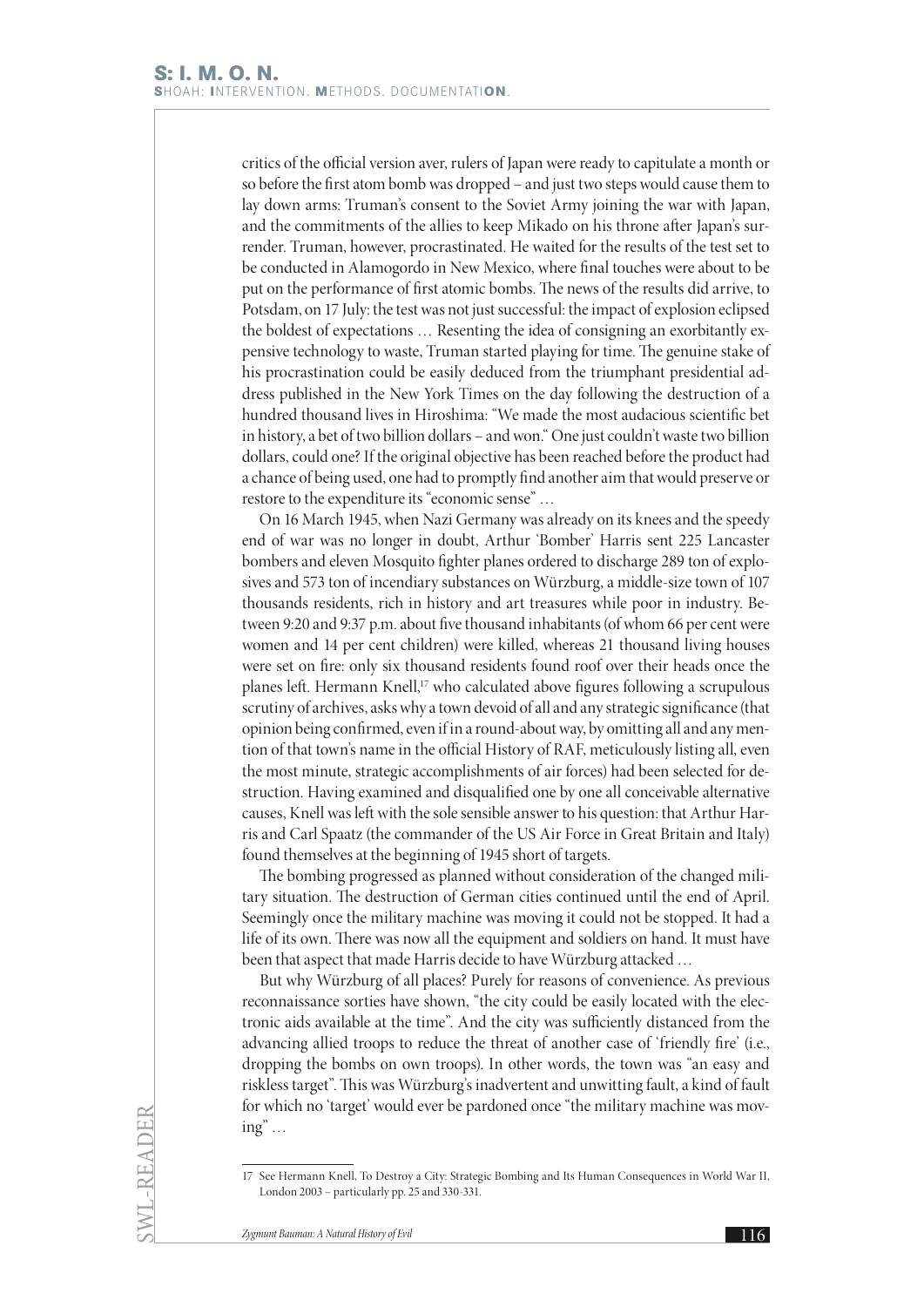In *La violence nazie: une généalogie européenne*18 Enzo Traverso puts forward a concept of the "barbaric potential" of modern civilization. In that study dedicated to Nazi violence he comes to the conclusion that the atrocities Nazi-style were unique solely in the sense of synthesising large number of the means of enslavement and annihilation already tested, though separately, in the history of the Western civilization. The bombs thrown on Hiroshima and Nagasaki prove, that the anti-Enlightenment sentiments are not the necessary conditions of technological massacre. The two atomic bombs as much as the Nazi camps were elements of the "civilising process", manifestations of one of its potentials, one of its faces and one of its possible ramifications. Traverso finishes his exploration with a warning: there are no grounds whatsoever for excluding the possibility of other syntheses in the future – no less murderous than the Nazi. The liberal, civilised Europe of the 20<sup>th</sup> century proved to be, after all, a laboratory of violence. Myself, I would add that there are no signs of that laboratory having been shut and ceased operation with the dawn of the 21<sup>st</sup> century.

Günther Anders<sup>19</sup> asks: are we, in this age of machines, the last relics of the past, who did not manage as yet to clean off the toxic sediments of past atrocities? And he answers: the outrages under discussion were committed *then* not because they were still feasible (or failed yet to be eradicated), but on the contrary – they were perpetrated *already* then, because *already* then they became feasible and plausible …

Let me sum up: there must have been the 'first moment' in which the technologically assisted atrocities, until then inconceivable, had become feasible; those atrocities must have had their moment of beginning, their starting point – but it does not follow, that they must have an end as well. It does not follow, that they entered human cohabitation on a brief visit only, and even less that they brought or set in motion some mechanisms bound to cause sooner or later their departure. It is rather the other way round: once the contraption allowing to separate technological capacity from moral imagination is put in place, it becomes self-propelling, self-reinforcing and self-reinvigorating. Human capacity of adjustment, habituation, becoming accustomed, starting today from the point to which one has been brought the evening before, and all in all recycling the inconceivability of yesterday into today's fact-ofthe-matter will see to that.

Atrocities, in other words, do not self-condemn and self-destruct. They, on the contrary, self-reproduce: what was once an unexpectedly horrifying turn of fate and a shock (an awesome discovery, gruesome revelation), degenerates into a routine conditioned reflex. Hiroshima was a shock with deafeningly loud and seemingly non-extinguishable echoes. Three days later, Nagasaki was hardly a shock, evoking few if any echoes. Joseph Roth<sup>20</sup> pointed to one of the mechanisms of that de-sensitising habituation:

When a catastrophe occurs, people at hand are shocked into helpfulness. Certainly, acute catastrophes have that effect. It seems that people expect catastrophes to be brief. But chronic catastrophes are so unpalatable to neighbours that they gradually become indifferent to them and their victims, if not downright impatient … Once the emergency becomes protracted, helping hands return to pockets, the fires of compassion cool down.

In other words: a protracted catastrophe blazes the trail of its own continuation by consigning the initial shock and outrage to oblivion and thus emaciating and enfeeb-

SWL-READER

<sup>18</sup> Enzo Traverso, La violence nazie: une généalogie européenne, Paris 2003.

<sup>19</sup> Nous, fils d'Eichmann, 108.

<sup>20</sup> See Juden auf Wanderschaft, here quoted from Michael Hoffmann English translation The Wandering Jews, London 2001, 125.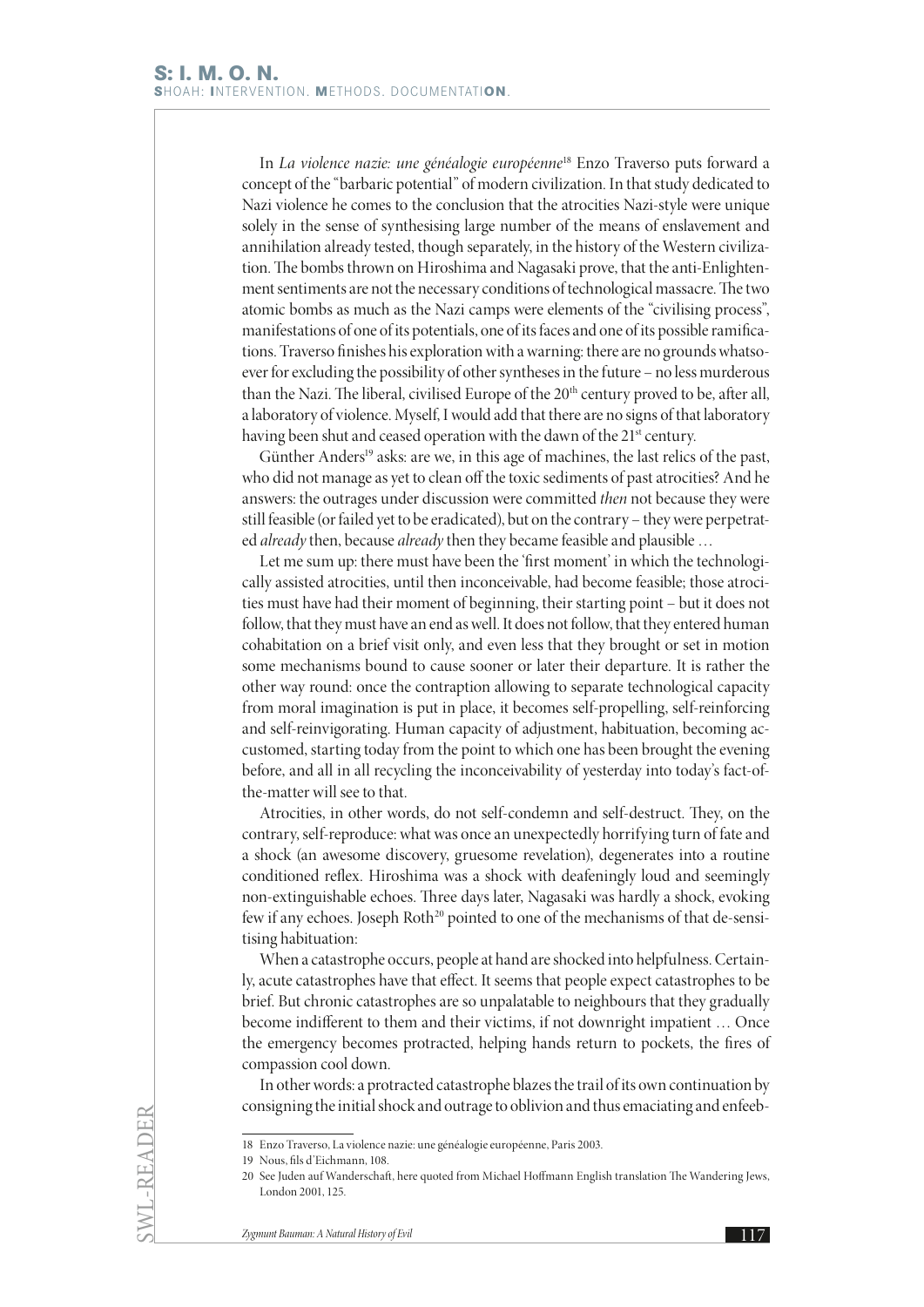ling human solidarity with its victims – and so sapping the possibility of joining forces for the sake of staving off future victimage …

But how and why the said atrocities came to be in the first place? For the explorers of the sources of evil, it is Anders, it seems, who sketches a yet another, best called metaphysical, approach. One could spy out its antecedents in Heidegger's concept *of technē (Τέχνη)*, though curiously that acclaimed metaphysician of being-in-time set the *technē* beyond historical time, in the metaphysics of Sein – being – as such, presenting thereby *technē* as a history-immune, intractable and unchangeable attribute of all and any being. Anders, on the other hand, is intensely aware of the intimate interdependence of *technē* and history and the sensitivity of *technē* to the historical transmutations of forms of life. Anders, as it can be seen, focused on metaphysics of evil made to the measure of our times, a specific evil, endemic uniquely to our own, present and still continuing, form of human cohabitation: form defined and set apart from other forms by the *technē* (a product, in the last account, of human power of imagination) dashing far beyond human imagining powers and in its turn over powering, enslaving and disabling that human capacity which brought it to be. A prototype of such convoluted, meandering story of Andersian *technē* needs to be sought perhaps in the ancient saga of sorcerer's wayward apprentice, Hegel's and Marx's physiology of alienation, and closer to our times in Georg Simmel's idea of the *Tragödie der Kultur* – of the products of human spirit rising to a volume transcending and leaving far behind human power of absorption, comprehension, assimilation and mastery.

According to Anders, human power to produce (*herstellen*: having things done, plans implemented), has been in recent decades emancipated from the constraints imposed by the much less expandable power of humans to imagine, re-present and render intelligible (*vorstellen*). It is in that relatively new phenomenon, the hiatus *(Diskrepanz)* separating human creative and imagining powers, that contemporary variety of evil set its roots. The moral calamity of our time "does not grow from our sensuality or perfidy, dishonesty or licentiousness, not even from exploitation – but from the deficit of imagination"; whereas imagination, as Anders untiringly insists, grasps more of the "truth" *(nimmt mehr 'wahr')*, then our machine-driven empirical perception *(Wahrnehmung)* is capable of.21 I would add: imagination grasps also infinitely more of the moral truth, in encounter with which our empirical perception is especially blindfolded.

The reality which the perception orphaned by imagination grasps, and beyond which it is unable to reach, is always-already-made, technologically prefabricated and operated; in it, there is no room for those thousands or millions cast at its receiving end and sentenced to atomic, napalm, or poisonous-gas destruction. That reality consists of keyboards and pushbuttons. And as Anders points out, "one wouldn't gnash teeth when pressing a button … A key is a key."22 Whether the pressing of the key starts a kitchen ice-cream-making contraption, feeds current into an electricity network, or lets loose the Horsemen of Apocalypse, makes no difference. "The gesture that will initiate the Apocalypse would not differ from any of the other gestures – and it will be performed, as all other identical gestures, by a similarly routine guided and routine-bored operator." "If something symbolises the satanic nature of our situation, it is precisely that innocence of the gesture";<sup>23</sup> the negligibility of the effort

SWL-READER

<sup>21</sup> See Wenn ich verzweifelt bin, was geht's mich an? (1977), here quoted after French translation Et si je suis désespéré, que voulez-vous que j'y fasse?, Paris 2007, 65-66.

<sup>22</sup> See Günther Anders, Der Mann auf der Brücke, München 1959, 144.

<sup>23</sup> See Günther Anders, Le temps de la fin, Paris 2007 (originally 1960), 52-53.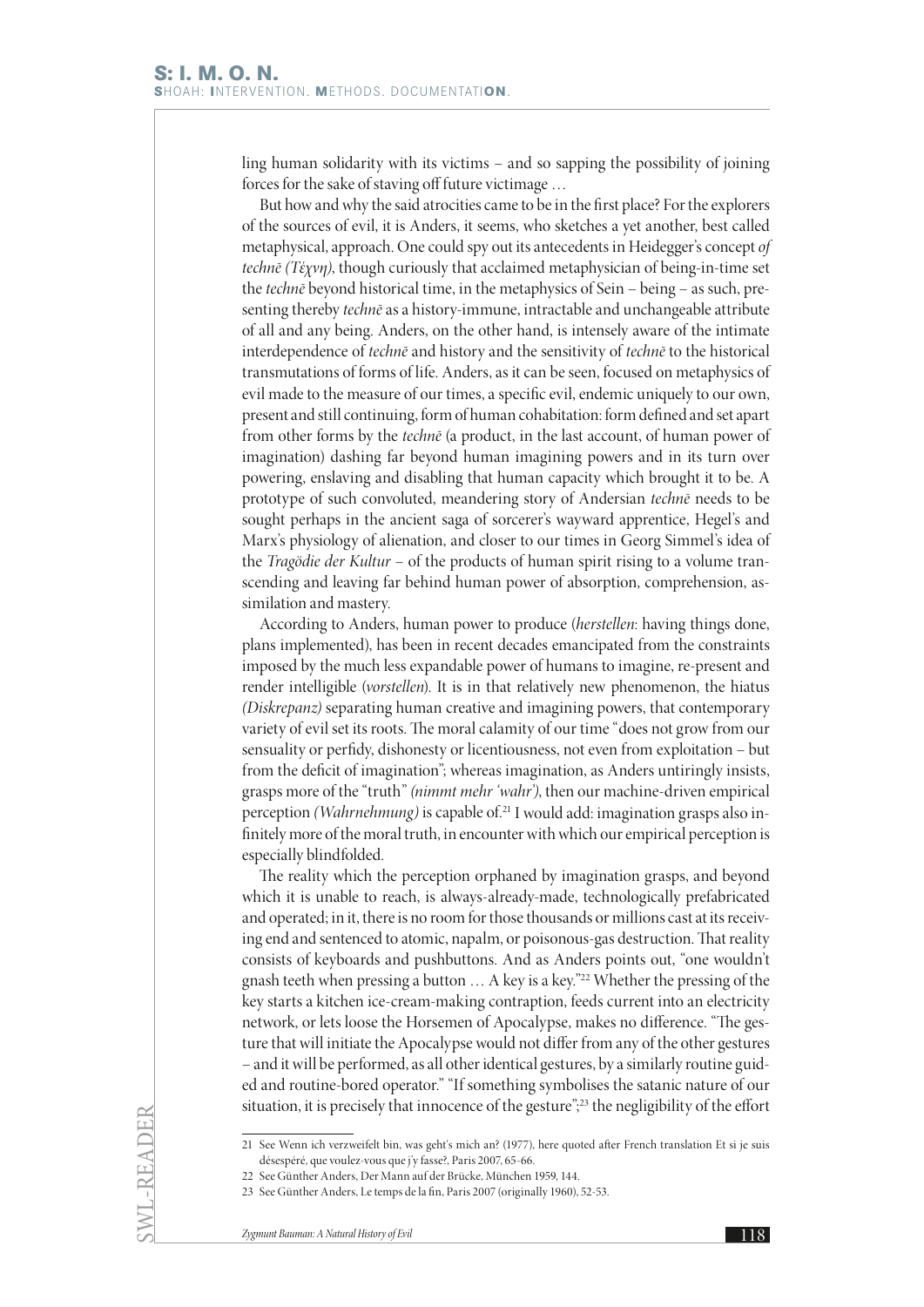and thought needed to set off a cataclysm – any cataclysm, including the globocide. We are technologically all-powerful because of, and thanks to, powerlessness of our imagination.

Powerless as we are, we are omnipotent, since capable of bringing into being the forces able in their turn to cause effects which we will not be able to produce with our 'natural equipment' – our own hands and muscles. But having become all-powerful in that way, watching and admiring the might and the efficiency and the shattering effects of entities we have ourselves designed and conjured-up, we discover our own powerlessness … That discovery comes together with another: that of the pride of inventing and setting in motion magnificent machines able to perform Herculean deeds of which we would be incapable otherwise of performing. By the same token, we feel however *challenged* by the standards of perfection we have set for the machines brought by us into being, but which we ourselves can't match. And so, finally, we discover shame: the ignominy of our own inferiority, and thus the humiliation which overwhelms us when facing up to our own impotence.

Those three discoveries combine, as Anders suggests, into the *Promethean Complex*. Anders has names for the objects of each discovery: Promethean pride, Promethean challenge, and Promethean shame.24 The latter is the sense of one's own inborn inferiority and imperfection – both blatant if juxtaposed with the perfection, nay omnipotence, of made-up things; the outcome of indignity brought upon us in the last account by our failure to self-reify – to become like the machines: indomitable, irresistible, unstoppable, un-submissive, and indeed ungovernable as are the machines 'at their best'. To mitigate that infamy, we need to demonstrate our own ability to accomplish, by our own natural means and bodily effort and without help of machines, things which the machines so easily, matter-of-factly perform: by turning themselves, in other words, into means for the means, tools for the tools … Having watched from their low-flying war machines, avidly and at close quarters, the ravages perpetrated by the tools of murder and devastation sprinkled over the village of My Lai, lieutenant Calley's soldiers could not resist the challenge/temptation to perform personally, with their bare hands, what their weapons achieved mechanically: the temptation to catch up with the tools of destruction and to overtake them in the chase after perfection – if only for a moment and only here and now, in this village.25 The sight of inanimate objects harnessed to the gory job widened the soldiers' horizons, uncovered un-thought-of possibilities, stimulated imagination – but these were already horizons drawn by machines, possibilities opened up by mechanical conduct, and imagination industrially prefabricated.

In his second open letter to Klaus Eichmann<sup>26</sup> Anders writes of the relation between criminal Nazi state and the post-Nazi, our contemporary, world regime: "The affinity between the technical-totalitarian empire which threatens us and the monstrous Nazi empire is evident." But he hastens to explain right away that he intended the above statement as a provocation, aimed against the widespread (because comforting) opinion that the Third Reich was a unique phenomenon, an aberration untypical of our times and particularly in our Western world; an opinion which owes its popularity to its treacherous potency of exonerating and legitimising turning one's eyes away from one's own gruesome, terrifying potential. Personally, I deeply

<sup>24</sup> See: Günther Anders, Die Antiquiertheit des Menschen: Über die Seele im Zeitalter der zweiten industriellen Revolution, München 1956. Here quoted after the French translation, L'Obsolescence de l'Homme: Sur l'âme à l'époque de la deuxième révolution industrielle, Paris 2002, 37-40.

<sup>25</sup> See: Et si je suis désespéré, 67-68.

<sup>26</sup> See: Et si je suis désespéré, 100.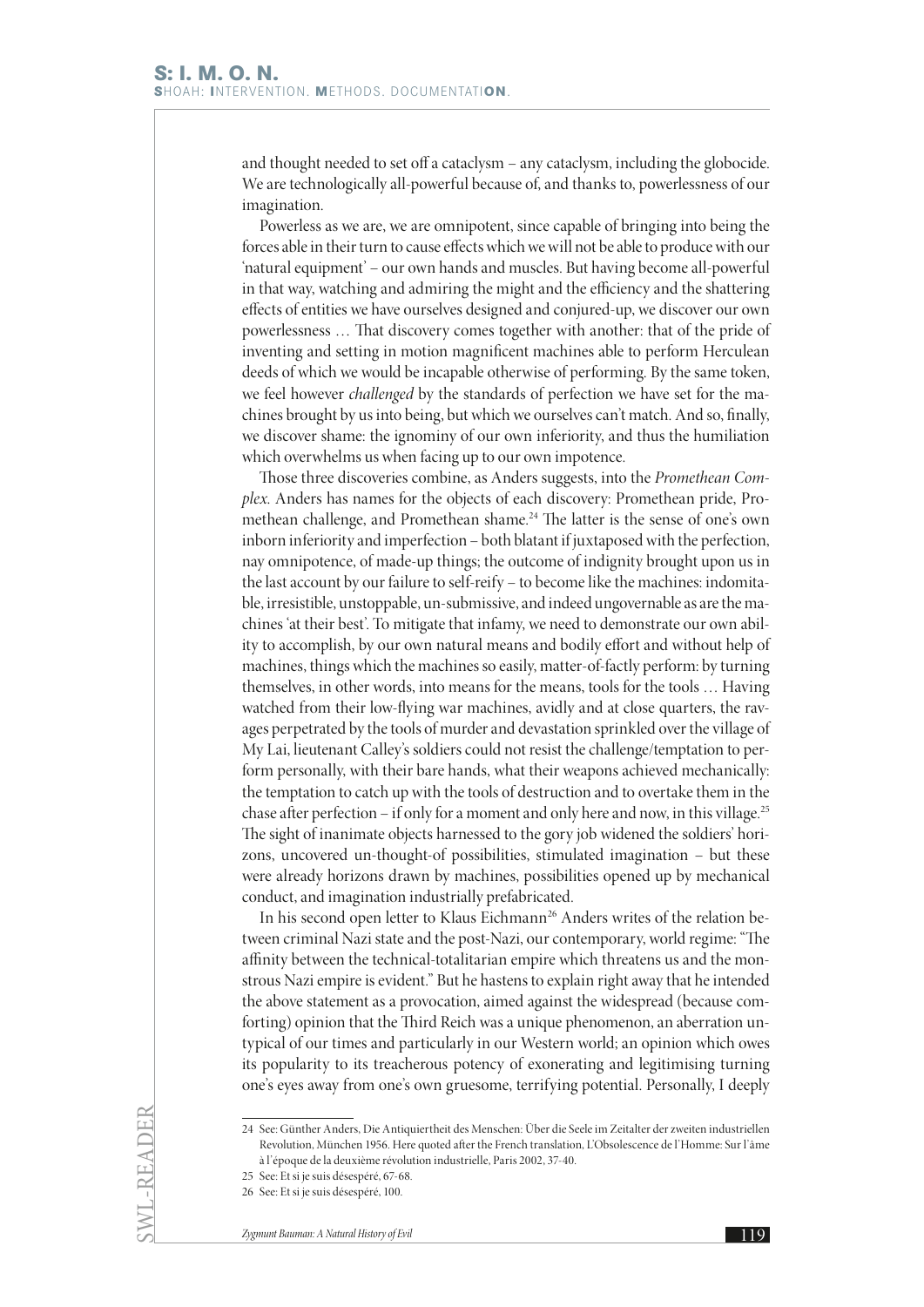regret that I was not aware of these Anders' conclusions, when working on my *Modernity and the Holocaust.* In response to a journalist's suggestion, that he belongs in the ranks of "panic mongers", Anders replied, that he considers the "panic monger" title to be a distinction and wears it with pride – adding that "in our days, the most important moral task is to make people aware that they need to be alarmed – and that the fears that haunt them have valid reasons."27

27 Ibid., 92

SWL-READER

SWL-READER

*Zygmunt Bauman: A Natural History of Evil* **120**